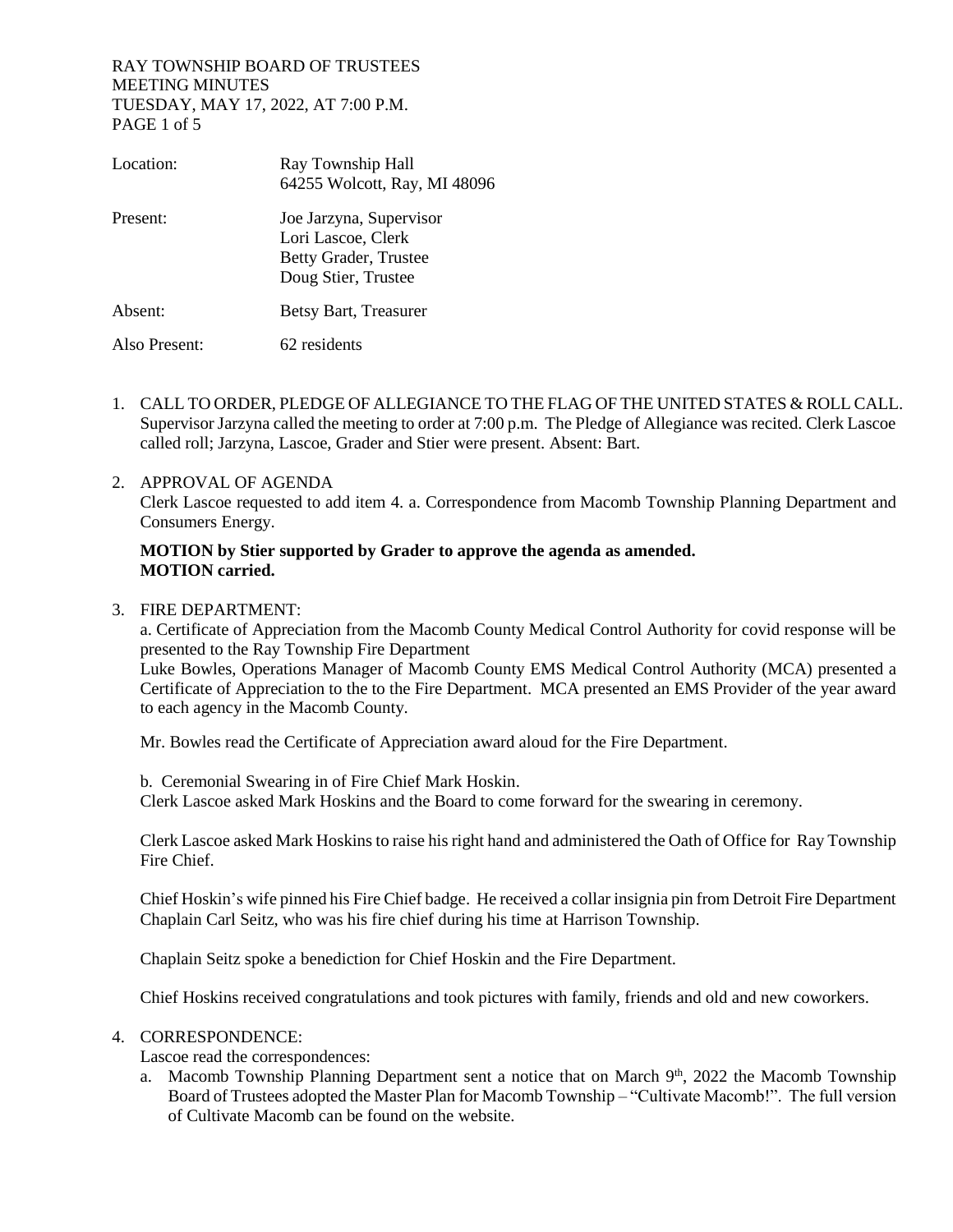b. Consumers Energy for the Ray Compressor Station will be conducting a Safety Open House and Tour on Saturday, May 21, 2022 at 9:00 a.m. – 10:30 a.m., and RSVP was due by May 13, 2022. Further stated the notice is posted in the Township Hall.

#### **MOTION by Stier supported by Grader to receive and file the correspondences. MOTION carried.**

5. PUBLIC COMMENTS: - For Agenda Items

Supervisor Jarzyna asked if anyone would like to speak regarding the agenda items to come to the podium.

Barbara Sparks, 59880 North Avenue, stated she understands senior center has a no communal food policy. She stated the Staff Assistant had informed her the senior center is not licensed by the Macomb County Health Department. Why isn't Ray Township licensed?

Supervisor Jarzyna stated Ray Township would have to provide a commercial kitchen acceptable to the Macomb County Health Department regulations and it would be too costly for the Township.

Ms. Sparks asked if that means we will never have one?

Jarzyna stated the seniors can bring in food for a potluck. There is a refrigerator that can be used and a microwave, but no cooking can be done in the senior center.

Ms. Sparks stated she will contact the Heath Department with further questions.

- 6. APPROVAL OF MINUTES Special Meeting April 19,2022 **MOTION by Grader supported by Stier to approve the minutes from April 19, 2022 and April 27, 2022 as submitted. MOTION carried.**
- 7. APPROVAL OF BILLS

Trustee Stier stated the bills list total is \$92,685.33. Further asked if any Board member had a question on the bills.

**MOTION by Lascoe supported by Grader to approve the bills list for \$95,685.33. MOTION carried.**

- 8. OFFICER'S REPORTS
- a. Supervisor Jarzyna reported he is currently working on the phragmite map. He explained the previous spraying has slowed the growth and has seen success with the program. Further stated there are areas on 31 Mile Road, 26 Mile Road and Romeo Plank between 29 and 30 Mile Roads.
- b. Clerk Lascoe reported all registered voters in the Township were mailed a new Voter Identification Card as required by state law because of the 2020 census. She stated they were mailed out on the first week of May. The new ID Card lists the Precinct and the new House, Senate and Congressional districts.

Lascoe stated the Planning Commission did not have a meeting in May due to lack of items. The Master Plan survey is still available for anyone to complete.

Lascoe reported the newest Recreation Committee member, Jessica Hicks was sworn in on April 27, 2022.

Lascoe reminded everyone to Save the Date for Ray Day which is the last Sunday June 26<sup>th</sup>, 2022 from noon to 4:00 p.m.

c. Treasurer Bart was absent.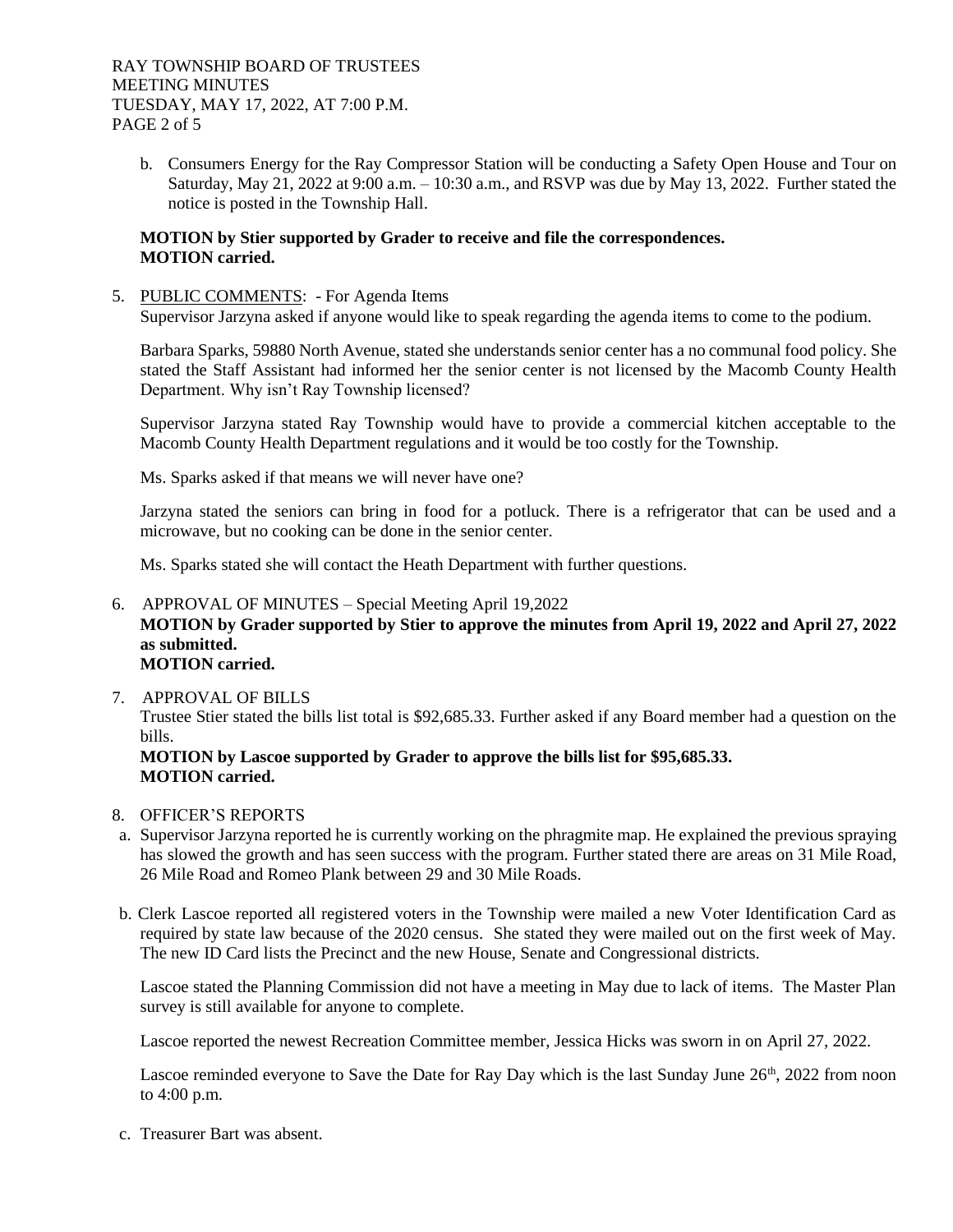RAY TOWNSHIP BOARD OF TRUSTEES MEETING MINUTES TUESDAY, MAY 17, 2022, AT 7:00 P.M. PAGE 3 of 5

d. Grader and Stier had nothing to report.

## **MOTION by Lascoe supported by Jarzyna to receive and file the Officers Reports. MOTION carried.**

## 9. DEPARTMENT REQUEST/REPORTS

- a. Assessing Report
- b. Budget Report
- c. Building Department
- d. Fire Department Report
- e. Library Report & State of the Library 2021-22
- Christy DeMeulenaere, Director presented the State of the Library report.
- f. Senior Report
- g. Richmond Lenox EMS/SMART Report
- Supervisor Jarzyna read the department reports.

# **MOTION by Stier supported by Jarzyna to receive and file the April 2022 Department Reports. MOTION carried.**

- 10. UNFINISHED BUSINESS
	- a. Revised bid for 2022 limestone cost from MCRC

Jarzyna stated the Board previously approved to participate in the 2022 limestone project for \$25,005.00. He explained the County has received a six percent price increase due to the cost of material and fuel. The updated cost to the Township will be \$26,595.00.

## **MOTION by Stier supported by Lascoe to accept and approved the increased cost \$26,595.00 to participate in the Macomb County Department of Roads limestone programs. MOTION carried.**

## 11. NEW BUSINESS

a. Investment Policy

Stier stated Treasurer Bart has researched the Investment Policy and has had the Township Attorney review the updated proposed policy.

Grader stated she has questions on the proposed policy.

## **MOTION by Grader supported by Lascoe to table the Investment Policy. MOTION carried.**

b. Addition of Trustees to a General Law Township Board – Ballot language Resolution Approving Ballot Proposition language for the General Election – November 8, 2022

Clerk Lascoe stated Trustee Stier brought this matter to her attention. She stated she contacted Michigan Township Association and the Township Attorney regarding the case law. She explained the Township is a general law township and is authorized to add two trustees for a total of four trustees if it has a population of 5,000 or more or if there are 3,000 or more qualified registered voters. She stated the Township has over 3,000 registered voters. Further explained the Township must put the question of adding two trustees on the ballot for the November 2022 general election. She stated then it would be on the ballot for the residents to vote on if they would like two additional trustees. Further stated a resolution is required to get the ballot language on the November 8<sup>th</sup>, 2022 general election ballot.

**MOTION by Grader supported by Lascoe to approve Resolution Approving Ballot Proposition, Resolution 2022-07 as follows:**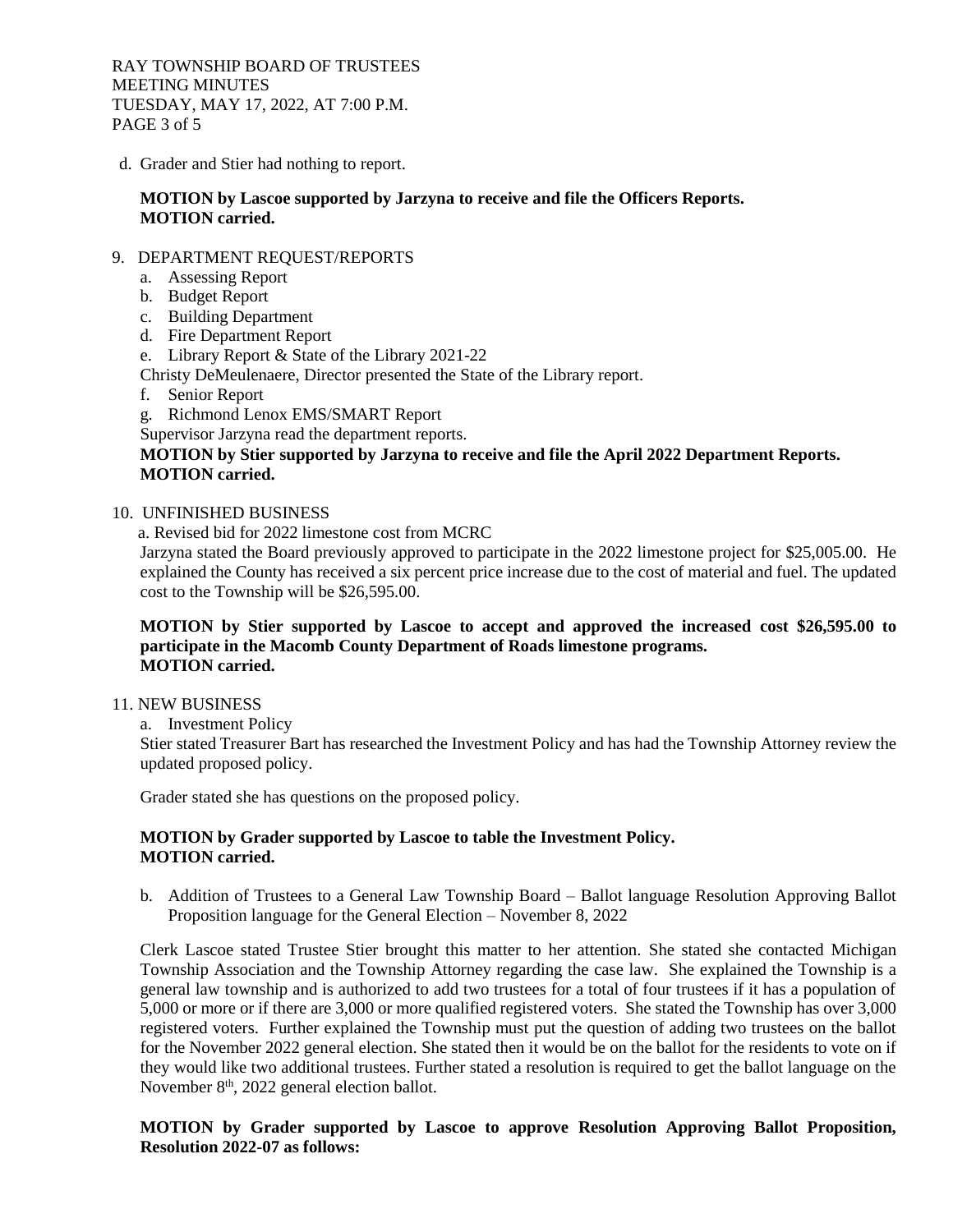#### RAY TOWNSHIP BOARD OF TRUSTEES MEETING MINUTES TUESDAY, MAY 17, 2022, AT 7:00 P.M. PAGE 4 of 5

#### **RESOLUTION APPROVING BALLOT PROPOSITION Resolution 2022-07**

**Minutes of a regular meeting of the Township Board of the Township of Ray, County of Macomb, Michigan held in the Township municipal offices in Ray Township on May 17, 2022 at 7:00 o'clock P.M., Eastern Daylight Saving Time.**

**PRESENT: Members Joseph Jarzyna, Lori Lascoe, Betty Grader and Doug Stier ABSENT: Members Betsy Bart** 

**The following preamble and resolution were offered by Member Grader and supported by Lascoe.**

**WHEREAS, the Ray Township Board currently consists of five members, two of which are Township Trustees; and**

**WHEREAS, MCL 168.358(4) provides that in any township having a population of 5,000 or more, or having 3,000 or more qualified and registered electors, there may be elected four Township Trustees; and**

**WHEREAS, MCL 168.358(4) provides that in any township having 3,000 or more qualified and registered electors, the question of electing additional trustees must be submitted to the electors at either a general November election or annual meeting of the township; and**

**WHEREAS, Ray Township currently has 3,000 or more qualified and registered electors, therefore the Township is required to place the question of electing additional trustees before the electors.**

**NOW, THEREFORE, BE IT RESOLVED BY THE TOWNSHIP BOARD OF THE TOWNSHIP OF RAY, MACOMB COUNTY, MICHIGAN, THAT:**

**1. The following ballot question shall be submitted to the electors at the November, 2022 general election: TOWNSHIP OF RAY**

#### **PROPOSAL TO INCREASE THE NUMBER OF TOWNSHIP BOARD MEMBERS**

**Shall the Township Board of Trustees of Ray Township, County of Macomb, be expanded from five (5) members to seven (7) members by the election of two (2) additional Township Trustees, who shall be elected at the next general November election?**

**( ) YES ( ) NO**

2. **The Township Clerk is hereby directed to take such action as may be required to include the proposition on the ballot for the November 2022 general election.**

**AYES: Members Betty Grader, Lori Lascoe, Doug Stier, Joe Jarzyna ABSENT: Member Betsy Bart NAYS: Members None. RESOLUTION DECLARED ADOPTED.**

c. Purchase Fire Department pickup

Supervisor Jarzyna stated four bids were received to purchase a pickup for the Fire Department. He read the four bids as follows: 1. Imlay City Ford, \$42,895.00, 2. Todd Wetzel GMC Buick, \$36,415.00, 3. Berger Chevrolet, \$38,151.00 and 4. Todd Wetzel Chevrolet, \$36,310.00 and stated all the trucks were comparable. He informed the Board that he asked Chief Hoskins for his recommendation on the pickup. Further stated he recommended the Chevrolet 2500HD because it has larger all-terrain tires and the Safety Confidence package.

**MOTION by Stier supported by Lascoe to purchase the 2022 Chevrolet 2500HD for the Fire Department pick up from Berger Chevrolet of Grand Rapids, MI at a cost of \$38,151.00.** 

**FOR THIS MOTION: Yes: Stier, Lascoe, Grader, Jarzyna No: None Absent: Bart**

**MOTION carried.**